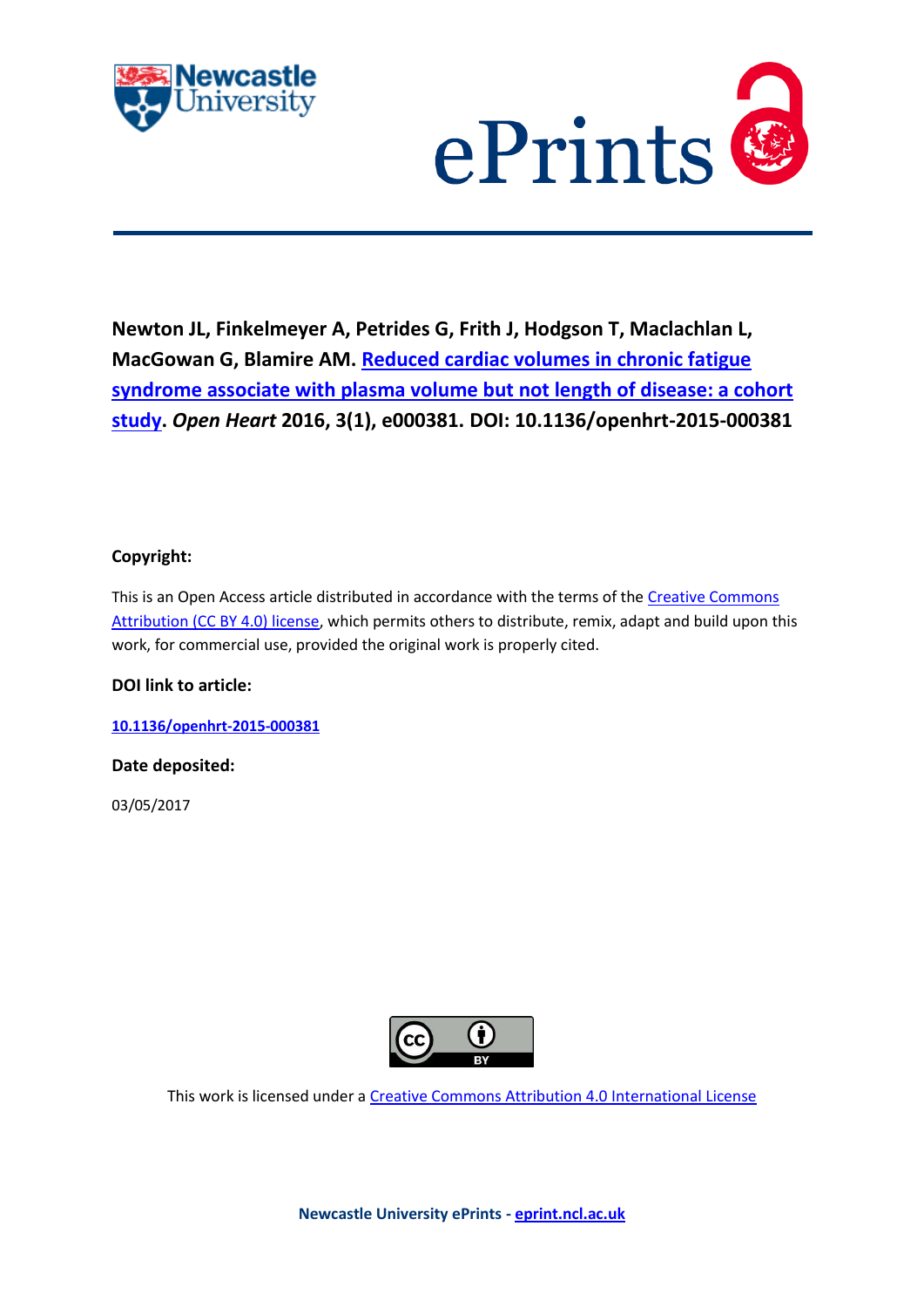# openheart Reduced cardiac volumes in chronic fatigue syndrome associate with plasma volume but not length of disease: a cohort study

Julia L Newton,<sup>1,2</sup> Andreas Finkelmeyer,<sup>1,3</sup> George Petrides,<sup>2</sup> James Frith,<sup>1,2</sup> Tim Hodgson,<sup>3</sup> Laura Maclachlan,<sup>1</sup> Guy MacGowan,<sup>1,2</sup> Andrew M Blamire<sup>1,3</sup>

# ABSTRACT

**Objectives:** To explore potential mechanisms that underpin the cardiac abnormalities seen in chronic fatigue syndrome (CFS) using non-invasive cardiac impedance, red cell mass and plasma volume measurements.

Methods: Cardiac MR (MR) examinations were performed using 3 T Philips Intera Achieva scanner (Best, NL) in participants with CFS (Fukuda; n=47) and matched case-by-case controls. Total volume (TV), red cell volume (RCV) and plasma volume (PV) measurements were performed (41 CFS and 10 controls) using the indicator dilution technique using simultaneous 51-chromium labelling of red blood cells and 125-iodine labelling of serum albumin.

Results: The CFS group length of history (mean±SD) was 14±10 years. Patients with CFS had significantly reduced end-systolic and end-diastolic volumes together with reduced end-diastolic wall masses (all p<0.0001). Mean±SD RCV was 1565±443 mL with 26/ 41 (63%) having values below 95% of expected. PV was 2659±529 mL with 13/41 (32%) <95% expected. There were strong positive correlations between TV, RCV and PV and cardiac end-diastolic wall mass (all  $p<0.0001$ ;  $r<sup>2</sup>=0.5$ ). Increasing fatigue severity correlated negatively with lower PV ( $p=0.04$ ;  $r^2=0.2$ ). There were no relationships between any MR or volume measurements and length of history, suggesting that deconditioning was unlikely to be the cause of these abnormalities.

Conclusions: This study confirms an association between reduced cardiac volumes and blood volume in CFS. Lack of relationship between length of disease, cardiac and plasma volumes suggests findings are not secondary to deconditioning. The relationship between plasma volume and severity of fatigue symptoms suggests a potential therapeutic target in CFS.

#### **INTRODUCTION**

Studies performed using a range of assessment modalities have shown that chronic fatigue syndrome (CFS) is associated with abnormalities of cardiac function[.1](#page-5-0)–<sup>5</sup> Echocardiographic and

# KEY QUESTIONS

#### What is already known about this subject?

- ▸ Chronic fatigue syndrome (CFS) has been shown to be associated with a range of cardiac abnormalities.
- ▶ Studies, to date, have suggested that these abnormalities probably arise because of deconditioning.

#### What does this study add?

- ▶ This study has confirmed in a large cohort that there are reductions in cardiac volume in CFS measured using cardiac MRI.
- ▸ The degree of these end-diastolic and endsystolic volume abnormalities associates with blood volume.
- ▸ The abnormalities seen are not arising secondary to deconditioning.
- ▸ Reductions in plasma volume associate with fatigue severity.

# How might this impact on clinical practice?

- ▸ This study reinforces, using state-of-the art MRI, previous findings that there is a cardiac abnormality in those with CFS.
- $\blacktriangleright$  The finding of hypovolaemia in association with cardiac structural abnormalities and fatigue severity represents a potential therapeutic target.

impedance studies have confirmed impaired cardiac contractility<sup>1</sup> <sup>2</sup> and reduced left ventricular (LV) function. Structural cardiac MR has shown reduced end-diastolic dimensions and cardiac output with MR spectroscopy detecting impaired cardiac bioenergetic function.<sup>34</sup> The severity of these cardiac abnormalities also appears to relate to symptom severity.<sup>[1 3](#page-5-0)</sup> This has led to the suggestion that those with CFS have a primary cardiac abnormality that accounts for at least some of their symptoms. These symptoms include orthostatic intolerance which limits the patient's functional capacity and predicts their quality

Finkelmeyer A, Petrides G, et al. Reduced cardiac volumes in chronic fatigue syndrome associate with plasma volume but not length of disease: a cohort study. Open Heart 2016;3: e000381. doi:10.1136/ openhrt-2015-000381

To cite: Newton JL,

Received 3 December 2015 Revised 28 April 2016 Accepted 24 May 2016



1 Institute of Cellular Medicine, Newcastle upon Tyne, UK <sup>2</sup>Newcastle University, Newcastle upon Tyne Hospitals NHS Foundation Trust, Newcastle upon Tyne, UK <sup>3</sup>Newcastle Magnetic Resonance Centre, Newcastle upon Tyne, UK

#### Correspondence to

Professor Julia L Newton; julia.newton@ncl.ac.uk

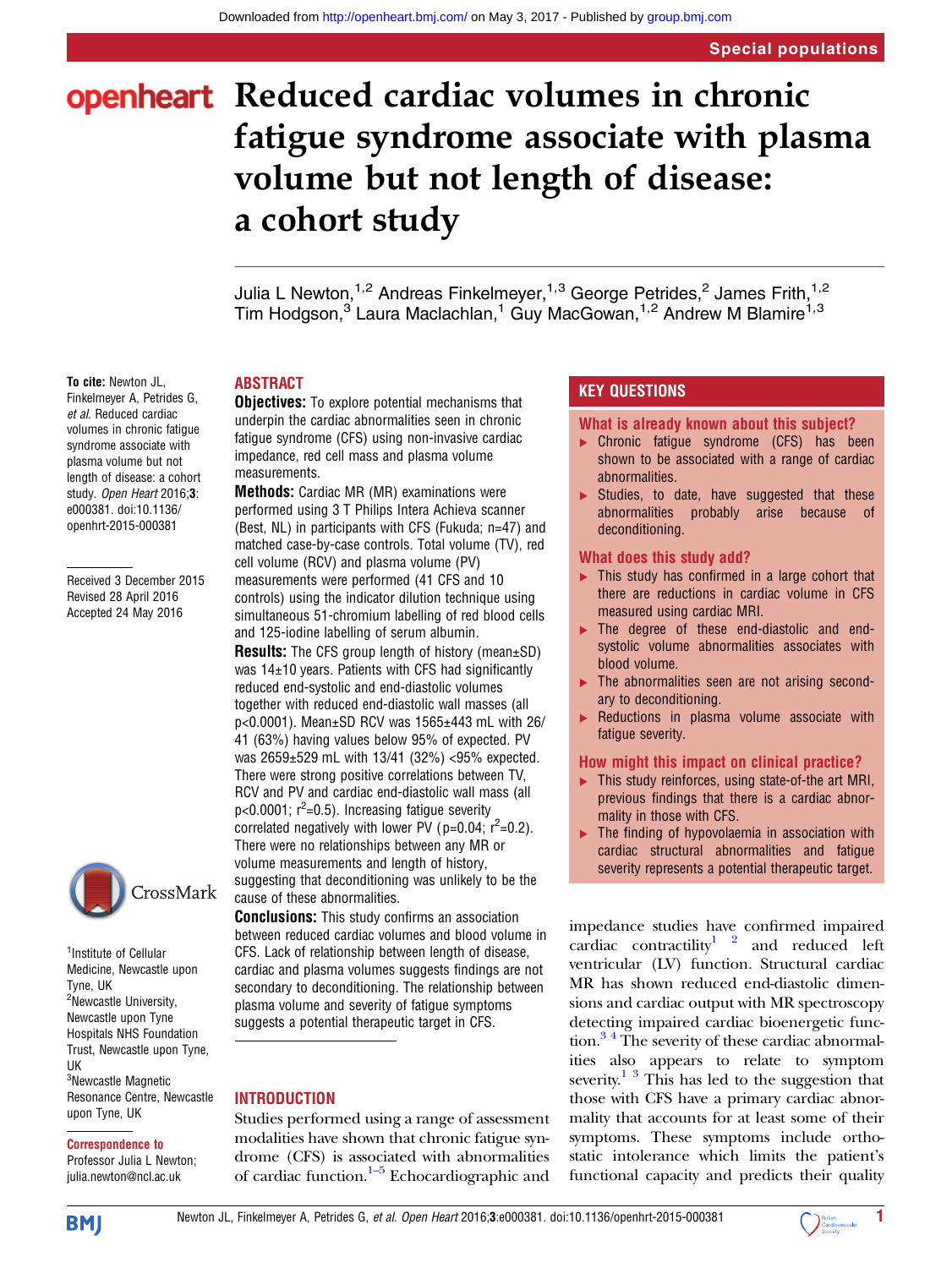of life.<sup>[5](#page-5-0)</sup> Indeed, the small cardiac size shown in previous studies has been shown to be more markedly manifested in patients with CFS with orthostatic intolerance. $6$ 

Studies have hypothesised that these numerous cardiac abnormalities identified in patients with CFS may occur as a result of hypovolaemia and/or deconditioning.[7 8](#page-5-0) Cardiac studies have led to the description of CFS as a 'small heart syndrome' [9 10](#page-5-0) described in studies as likely to be due to deconditioning arising in the context of hypovolaemia, rather than a primary cardiac abnormality, the initiator being reduced preload secondary to impaired hydration.

In the current study, we extend our previous cardiac MR studies into a second cohort to confirm our original findings of reduced cardiac volumes, and we go onto explore the potential mechanisms that underpin the cardiac abnormalities, including non-invasive cardiac impedance, and red cell mass and plasma volume (PV) measurements performed in the same individuals.

#### **METHODS**

## **Participants**

Participants were recruited as part of an observational study aimed at understanding the pathogenesis of autonomic dysfunction in patients with CFS. Participants fulfilled the diagnostic criteria for  $CFS$ .<sup>[11](#page-5-0)</sup> The study was approved by the research ethics committee (REC 12/ NE/0146, CLRN ID 97805). Participants were not selected positively or negatively according to any criteria other than the fact that they were attending a clinical service and had a Fukuda diagnosis of  $CFS$ ,<sup>[12](#page-5-0)</sup> although they were excluded if they screened positive for a major depressive episode as assessed using the Structured Clinical Interview for the Diagnostic and Statistical Manual of Mental Disorders (version IV; SCID-IV)<sup>[13](#page-5-0)</sup> or were taking vasoactive medication or known to have diabetes. Fatigue impact was assessed by the Fatigue Impact Scale (FIS).<sup>[14](#page-5-0)</sup>

Controls were recruited via notices provided in the hospital and University together with a distribution of posters via the local patient support group where we invited relatives of those with CFS to participate. Controls fulfilled the same inclusion and exclusion criteria as participants with CFS; they were not positively or negatively recruited according to fatigue severity or the presence or absence of particular symptoms. All participants provided written informed consent.

## Procedure

After completing the symptom assessment tools, the Task Force Monitor (CNSystems, Graz, Austria) was applied and participants rested supine in a quiet room with standard temperature and lighting. All measurements were performed at the same time of the day and after a light breakfast. After 10 min unrecorded rest, measurement of heart rate and blood pressure was recorded over 10 min supine rest.

#### Cardiac MR

Cardiac examinations were performed using a 3 T Philips Intera Achieva scanner (Best, NL). A dedicated six-channel cardiac coil (Philips, Best, NL) is used with the participants in a supine position and ECG gating (Philips vectorcardiogram, VCG system). Cardiac MR cine imaging is acquired to assess cardiac morphology, and systolic and diastolic function. A stack of balanced steady-state free precession images were obtained in the short-axis view during breath holding covering the entire left ventricle (field of view=350 mm, repetition time/echo time=3.7/ 1.9 ms, turbo factor 17, flip angle 40°, slice thickness 8 mm, 0 mm gap, 14 slices, 25 phases, resolution 1.37 mm, temporal duration ∼40 ms per phase, dependent on heart rate). Image analysis was performed using the cardiac analysis package of the ViewForum workstation (Philips, Best, NL). Manual tracing of the epicardial and endocardial borders was performed on the short-axis slices at end systole and end diastole by a trained radiographer. The algorithm for contour selection and subsequently calculating LV mass, systolic and diastolic parameters has been detailed elsewhere; all parameters were controlled for body surface area.<sup>[15](#page-5-0)</sup>

# Red cell volume and PV

Red cell volume (RCV) and PV measurements were performed in the Nuclear Medicine Department of the Freeman Hospital, Newcastle upon Tyne Hospitals NHS Foundation Trust. These were calculated using the indicator dilution technique using simultaneous 51-chromium labelling of red blood cells and 125-iodine labelling of serum albumin. Radioactivity concentrations were measured in blood samples collected at 15, 30 and 45 min after reinjection and compared with standards to accurately determine the RCV and PV. Total blood volume was calculated by summing the two. $16$ 

Participants underwent one event each of <sup>51</sup>Cr RCV  $(0.3 \text{ mSv}$  effective dose) and  $^{125}$ I PV  $(0.06 \text{ mSv})$ . The total effective dose for a participant completing the study was estimated at 2.76 mSv. This is equivalent to ∼13 months of exposure to background radiation in the UK.

#### Statistical analysis

Continuous variables were expressed as mean±SD and comparisons made using paired t tests where groups were matched case by case and unpaired t-tests when matching was groupwise. Categorical data were expressed as proportions (%) and analysed using Fisher's exact test. Correlation analysis was performed using parametric testing and multivariate analysis using linear regression. Analysis was performed using GraphPad Prism. Multivariate analysis was performed using SPSS.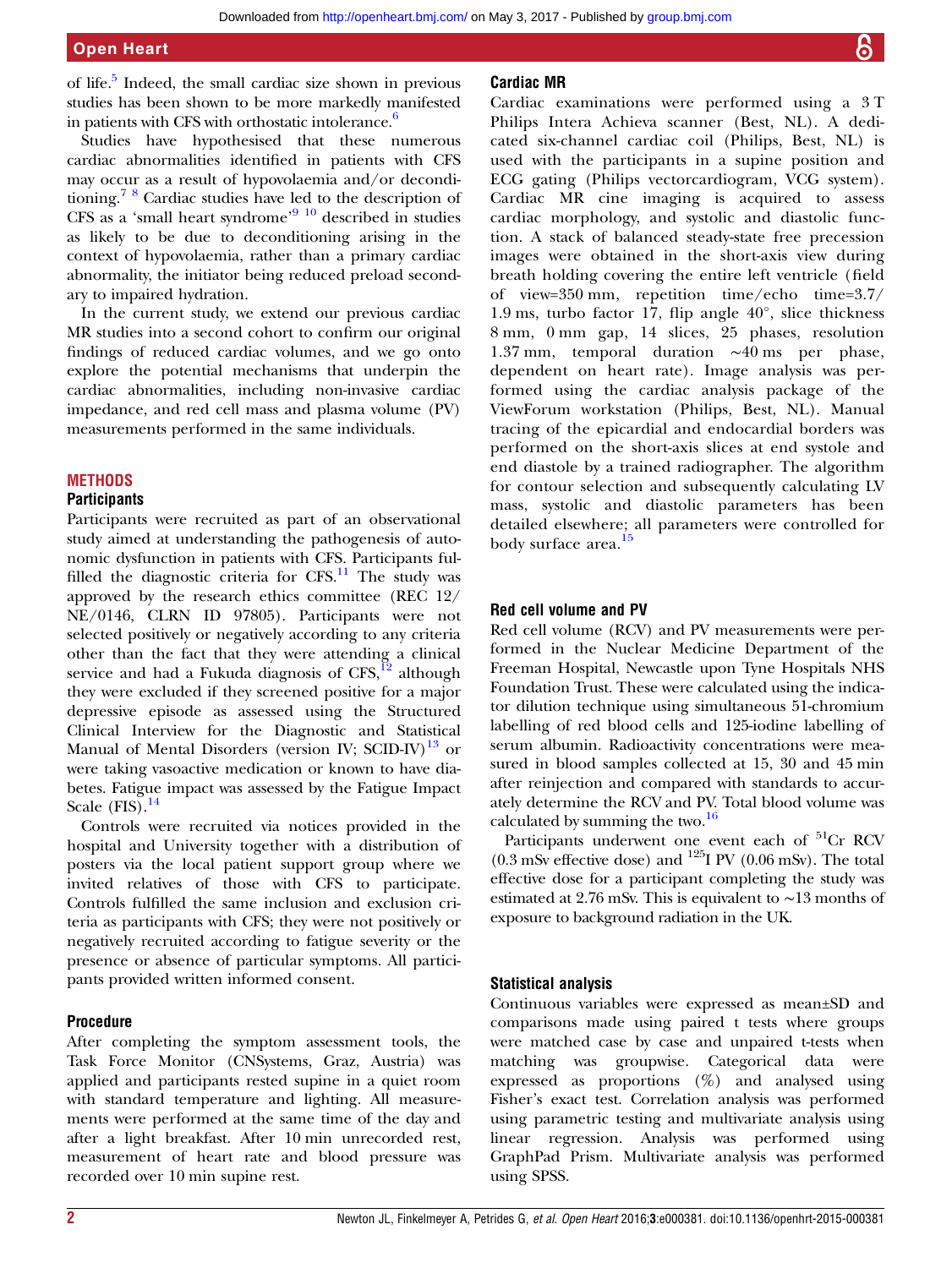# **RESULTS** Cardiac MR

Cardiac MR was performed in 47 participants with CFS who were matched case by case for age and sex to 47 controls. Demographics for the two groups are shown in table 1. The mean (SD) length of history (years) for the CFS group was 14 (10) years.

Compared with the control group, the patients with CFS had significantly reduced end-systolic volume (ESV) and end-diastolic volume (EDV) together with reduced end-diastolic wall masses (table 1). Interestingly, both stroke volume (controlled for body surface area), systolic blood pressure (SBP) and diastolic blood pressure (DBP) were significantly lower in patients with CFS compared with controls.

# PV and RCV

A total of 41 of the patients with CFS and 10 of the controls matched groupwise went on to have assessment of plasma and RCV. Mean (SD) RCV was 1565 (443) mL with 26/41 (68%) of sufferers having values below 95% of the normal expected value for RCV. PV mean (SD) was 2659 (529) mL with 13/41 (32%) having values below 95% of the expected mean value. Total volume was lower in the CFS group compared with controls (4236 (139) vs 4396 (180)) although this did not reach statistical significance.

# Relationship with cardiac structural and functional parameters

There were strong positive correlations between total volume and end-diastolic wall mass and wall+Pap mass

Table 1 Cardiac magnetic resonance parameters in CFS

| compared with matched controls                                                                                                        |            |            |           |  |
|---------------------------------------------------------------------------------------------------------------------------------------|------------|------------|-----------|--|
|                                                                                                                                       | Controls   | <b>CFS</b> | p Value   |  |
| N                                                                                                                                     | 47         | 47         |           |  |
| Age (years)                                                                                                                           | 47 (13)    | 46 (12)    | ΝS        |  |
| Females (n)                                                                                                                           | 34 (72%)   | 34 (72%)   | <b>NS</b> |  |
| Heart rate (/min)                                                                                                                     | 64 (12)    | 67 (12)    | ΝS        |  |
| Systolic blood                                                                                                                        | 124 (25)   | 109 (18)   | 0.002     |  |
| pressure (mm Hg)                                                                                                                      |            |            |           |  |
| Diastolic blood                                                                                                                       | 76 (10)    | 70 (12)    | 0.02      |  |
| pressure (mm Hg)                                                                                                                      |            |            |           |  |
| Height (cm)                                                                                                                           | 166 (26)   | 166 (10)   | ΝS        |  |
| Weight (kg)                                                                                                                           | 73 (16)    | 74 (17)    | NS.       |  |
| Ejection fraction (%)                                                                                                                 | 61(6.6)    | 63(5.7)    | ΝS        |  |
| Stroke volume (mL)                                                                                                                    | 73 (16.2)  | 57 (12.7)  | 0.0002    |  |
| ED volume (mL)                                                                                                                        | 121 (30.7) | 91(21.4)   | < 0.0001  |  |
| ES phase (ms)                                                                                                                         | 334 (44)   | 320 (47)   | NS.       |  |
| ES volume (mL)                                                                                                                        | 48 (18)    | 34(11)     | 0.0006    |  |
| $ED$ wall mass $(g)$                                                                                                                  | 95 (28)    | 70 (20)    | < 0.0001  |  |
| ED wall+Pap mass (g)                                                                                                                  | 102 (28)   | 77 (22)    | < 0.0001  |  |
| Values expressed as mean (SD) normalised for body surface area<br>unless stated.<br>Values in hold typoface statistically significant |            |            |           |  |

Values in bold typeface statistically significant.

CFS, chronic fatigue syndrome; ED, end diastolic; ES, end

systolic; NS, not significant.

(figure 1A) when we considered the components of total volume increasing RCV and PV also associated with increased end-diastolic wall mass and wall+Pap mass (figure 1B, C). Interestingly, when considering the impedance cardiography, there were positive relationships between the variability of mean arterial blood pressure (MAP) and DBP (SD MAP, p=0.03,  $r^2$ =0.1; SD DBP,  $p=0.02$ ,  $r^2=0.1$ ) but not SBP and total volume. Total volume also associated negatively with cardiac index and left ventricular work index (LVWI) (p=0.004;  $r^2=0.1$ ).



Figure 1 The relationship between end-diastolic (ED) wall mass and (A) plasma volume, (B) red cell volume and (C) total volume (all r=0.6).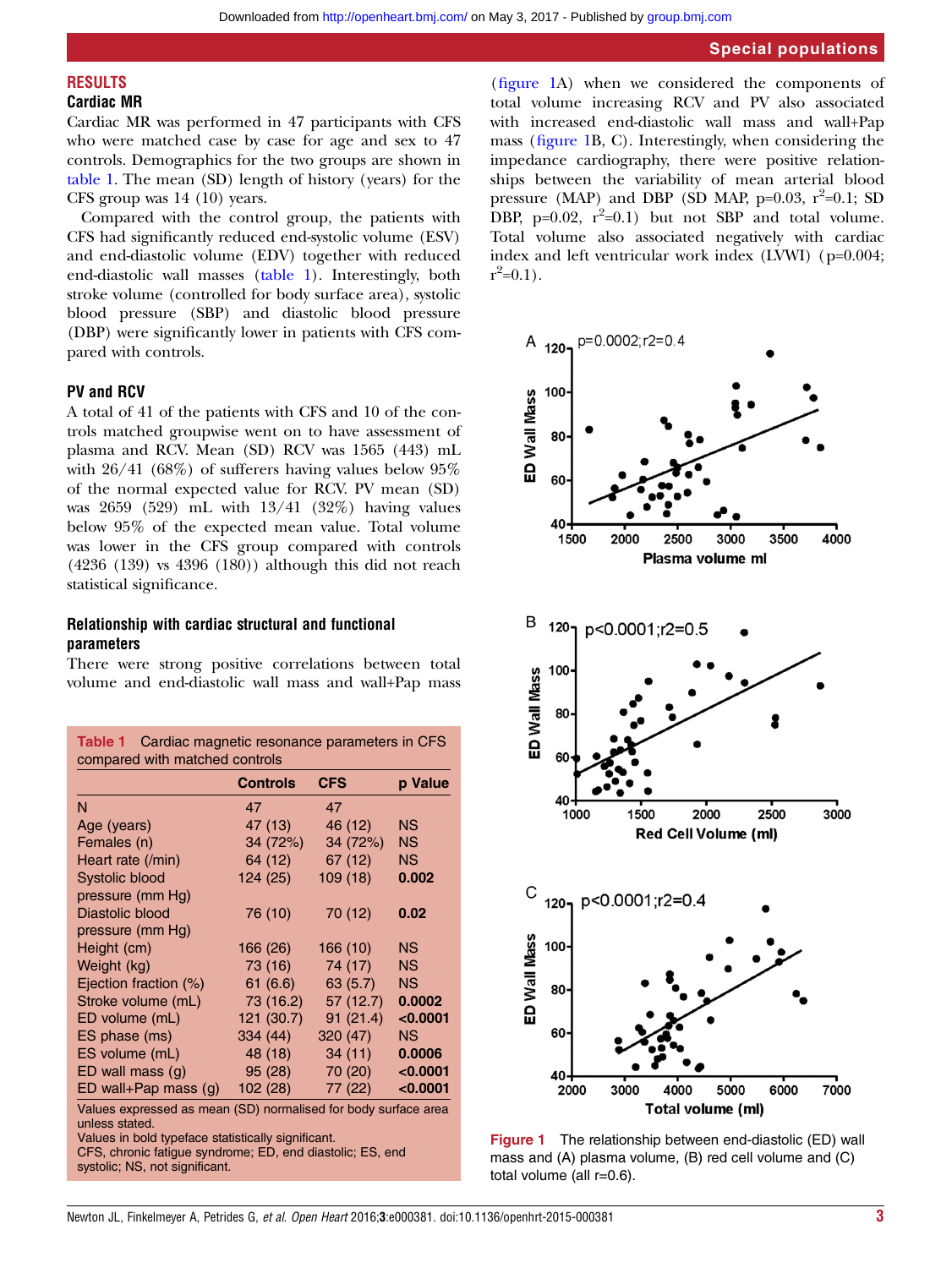

Figure 2 The relationship between plasma volume and fatigue measured using the Fatigue Impact Scale (FIS)  $(r=-0.3)$ .

#### Relationships with fatigue severity and length of history

When we considered the relationship between fatigue severity, there was no relationship between increasing fatigue and total or RCV; however, there was a significant negative relationship between increasing fatigue severity measured using the FIS and lower PV (figure 2). There were no relationships between any of the MR or volume measurements and length of history suggesting that deconditioning was unlikely to be the cause of these abnormalities.

## Multivariate analysis

In order to explore the hypothesis that people with CFS have small hearts because they are physically deconditioned, we performed a linear regression with multicollinearity (no violations). We included in the model length of history and fatigue severity. End-diastolic wall mass was not associated with the length of history while controlling for factors which may be expected to determine the heart size (table 2).

#### **DISCUSSION**

This study has confirmed, in a second, larger cohort the reduced EDVs seen in our previous studies.<sup>3</sup> <sup>4</sup> Our original study has also been extended to confirm, within

the same individual, the association between reduced cardiac volumes and total RCV and PV. The lack of relationship between length of disease and the MR abnormalities and PV suggests that our findings are not secondary to deconditioning. Instead, reduced cardiac volume may constitute a (pre-existing) vulnerability for developing CFS, though larger, preferably longitudinal studies would be needed to support this hypothesis. Importantly, there is also a relationship between PV and the severity of fatigue symptoms experienced by patients with CFS suggesting that this has the potential to be a therapeutic target.

Unlike the previous cardiac MR study, the current cohort was very specifically defined and excluded individuals with a formal diagnosis of depression. This therefore allows us to be definitive in our conclusion that the abnormalities detected are not secondary to the presence of depression.

The CFS cohort had significantly lower stroke index, SBP and DBP compared with the matched controls. This has been reported previously in CFS using 24 h ambula-tory blood pressure measurement.<sup>[17](#page-5-0)</sup> This finding may represent a functional consequence of the reduced cardiac function that may explain the high prevalence of orthostatic intolerance seen in those with CFS. An alternative hypothesis is that the reduction in blood pressure is a primary problem that impacts on cardiac function as a secondary phenomenon. Either mechanism could point to a treatment target with the potential to improve quality of life in those with fatigue associated with autonomic symptoms.

In the CFS cohort, over half had RCV measurements below 95% of the expected and almost a third breached this threshold for PV. Only 10 of the control population had assessments of RCV and PV, and although there were no statistical differences between the CFS and control population, this is probably related to the limited number of controls. RCV and PV assessments have normative data available and it is interesting to determine the proportion who were below the 95% expected value which leads us to speculate, also considering that the relationship between PV and fatigue

| Table 2    | Linear regression multicollinearity (no violations): adjusted $r^2$ 0.591, model fit: F8.653, p<0.001 |           |          |          |       |          |              |  |
|------------|-------------------------------------------------------------------------------------------------------|-----------|----------|----------|-------|----------|--------------|--|
|            |                                                                                                       |           |          |          |       | 95% Cls  |              |  |
|            | B                                                                                                     | <b>SE</b> | ß        |          | р     | Lower    | <b>Upper</b> |  |
| Constant   | $-3.023$                                                                                              | 31,806    |          | $-0.095$ | 0.925 | $-67.98$ | 61.934       |  |
| <b>LOH</b> | 0.079                                                                                                 | 0.239     | 0.04     | 0.33     | 0.744 | $-0.41$  | 0.568        |  |
| <b>FIS</b> | $-0.03$                                                                                               | 0.07      | $-0.05$  | $-0.427$ | 0.672 | $-0.174$ | 0.114        |  |
| Age        | $-0.083$                                                                                              | 0.213     | $-0.051$ | $-0.388$ | 0.7   | $-0.517$ | 0.351        |  |
| PV%        | $-0.211$                                                                                              | 0.212     | $-0.113$ | $-0.995$ | 0.328 | $-0.644$ | 0.222        |  |
| <b>BSA</b> | 19.852                                                                                                | 14.18     | 0.222    | 1.4      | 0.172 | $-9.108$ | 48.812       |  |
| Sex (M)    | 27.123                                                                                                | 7.147     | 0.614    | 3.795    | 0.001 | 12.528   | 41.718       |  |
| <b>MAP</b> | 0.347                                                                                                 | 0.181     | 0.227    | 1.917    | 0.065 | $-0.023$ | 0.716        |  |

B, unstandardised coefficient; β, standardised coefficient.

BS, body surface area; FIS, Fatigue Impact Scale; LOH, length of history; MAP, mean arterial blood pressure; PV, plasma volume.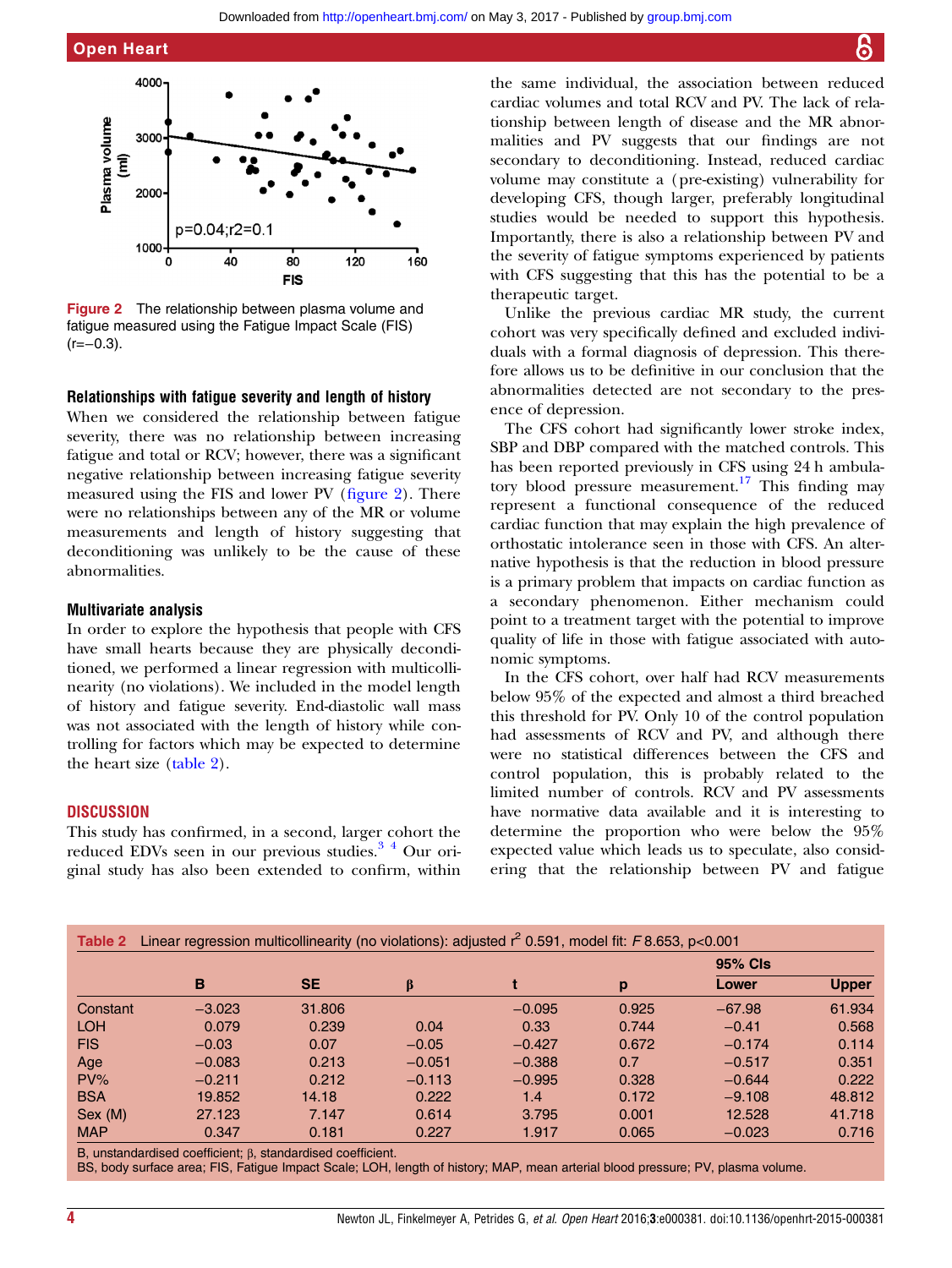<span id="page-5-0"></span>severity, that volume within the vascular system plays at least a part in the symptoms experienced by those with CFS and is a potential therapeutic target.

The direction of association between reduced PV and cardiac volumes is still unproven and further studies are needed which increase PV to determine the effect of this intervention on cardiac function and the symptoms experienced by patients with CFS. Anecdotally, patients describe symptomatic improvements with the administration of intravenous fluid. $18$  Our findings would point towards a possible explanation for this subjective improvement and future work will include interventions to restore fluid volume in patients with CFS and explore the potential amelioration of the cardiac functional impairments seen in the present study, including the progressive normalisation of LV mass. Such a study would establish the primacy of blood volume reduction and determine whether there are no primary myocardial deficits, other than those caused by low blood volume.

Our findings could provide further evidence to support the role of cardiovascular physiology as an underpinning problem in those with CFS. EDV is the volume of blood in the right and/or left ventricle at the end of load or filling in (diastole) or the amount of blood in the ventricles just before systole. As greater EDVs cause greater distention of the ventricle, EDV is often used synonymously with preload, which refers to the length of the sarcomeres in cardiac muscle prior to contraction (systole). An increase in EDV increases the preload on the heart and through the Frank-Starling mechanisms of the heart, increases the amount of blood ejected from the ventricle during systole (stroke volume). As nearly two-thirds of the blood in the systemic circulation is stored in the venous system, EDV is closely related to venous compliance. Increasing venous compliance elevates the capacitance of the veins, reducing venous return and therefore EDV. It is therefore possible that the abnormalities detected in this study represent problems arising due to impairments with venous compliance which again could potentially represent therapeutic opportunities that require further investigation.

This study has a number of limitations. It is important to recognise that although the findings represent statistical significance, whether these are clinically significant or causative needs to be further explored ideally with an appropriately designed intervention study.

This study confirms an association between reduced cardiac volumes and blood volume in CFS. The lack of relationship between length of disease and any cardiac or blood volume parameter suggests that our findings are not secondary to deconditioning. The relationship between PV and severity of fatigue symptoms does, however, suggest a potential therapeutic target in CFS.

Contributors JLN, a PI, secured funding, designed and delivered the project. AF, an MR physicist, developed the scanning protocols and performed the analysis. GP, an NMR clinician, developed and interpreted the nuclear medicine components. JF, a clinician scientist, performed the statistical

analysis. TH, a radiographer, performed MR scans and the interpretation of the scans. LM, a clinical research associate, delivered the project. GMG, a clinical cardiologist, was involved in the analysis and interpretation of the results. AMB, an MR physicist, developed and analysed the results. All authors have been involved in the drafting of the manuscript and have approved the submitted version.

Funding Medical Research Council, ME Research UK.

Competing interests None declared.

Patient consent Obtained.

Ethics approval Newcastle and North Tyneside LREC.

**Provenance and peer review** Not commissioned; internally peer reviewed.

Data sharing statement All data are available for researchers on request.

**Open Access** This is an Open Access article distributed in accordance with the terms of the Creative Commons Attribution (CC BY 4.0) license, which permits others to distribute, remix, adapt and build upon this work, for commercial use, provided the original work is properly cited. See: [http://](http://creativecommons.org/licenses/by/4.0/) [creativecommons.org/licenses/by/4.0/](http://creativecommons.org/licenses/by/4.0/)

#### **REFERENCES**

- 1. Peckerman A, La Manca JJ, Krishna KA. Abnormal impedance cardiography predicts symptom severity in chronic fatigue syndrome. [Am J Med Sci](http://dx.doi.org/10.1097/00000441-200308000-00001) 2003;326:55-60.
- 2. LaManca JJ, Peckerman A, Walker J, et al. Cardiovascular response during head-up tilt in chronic fatigue syndrome. [Clin Physiol](http://dx.doi.org/10.1046/j.1365-2281.1999.00154.x) 1999;19:111–20.
- 3. Hollingsworth KG, Jones DEJ, Taylor R, et al. Impaired cardiovascular response to standing in chronic fatigue syndrome. [Eur J Clin Invest](http://dx.doi.org/10.1111/j.1365-2362.2010.02310.x) 2010;40:608–15.
- 4. Hollingsworth KG, Hodgson T, Macgowan GA, et al. Impaired cardiac function in chronic fatigue syndrome measured using magnetic resonance cardiac tagging. [J Intern Med](http://dx.doi.org/10.1111/j.1365-2796.2011.02429.x) 2012;271:264–70.
- 5. Costigan A, Elliott C, McDonald C, et al. Orthostatic symptoms predict functional capacity in chronic fatigue syndrome: implications for management. [QJM](http://dx.doi.org/10.1093/qjmed/hcq094) 2010;103:589–95.
- 6. Miwa K, Fujita M. Small heart with low cardiac output for orthostatic intolerance in patients with chronic fatigue syndrome. [Clin Cardiol](http://dx.doi.org/10.1002/clc.20962) 2011;34:782–6.
- 7. Hurwitz BE, Coryell VT, Parker M, et al. Chronic: fatigue syndrome: illness severity, sedentary lifestyle, blood volume and evidence of diminished cardiac function. [Clin Sci](http://dx.doi.org/10.1042/CS20090055) 2010;118:125-35.
- 8. Farquhar WB, Hunt BE, Taylor JA, et al. Blood volume and its relation to peak O(2) consumption and physical activity in patients with chronic fatigue. Am J Physiol Heart Circ Physiol 2002;282: H66–71.
- 9. Miwa K, Fujita M. Cardiac function fluctuates during exacerbation and remission in young adults with chronic fatigue syndrome and "small heart". [J Cardiol](http://dx.doi.org/10.1016/j.jjcc.2009.02.008) 2009;54:29-35.
- 10. Miwa K, Fujita M. Small heart syndrome in patients with chronic fatigue syndrome. [Clin Cardiol](http://dx.doi.org/10.1002/clc.20227) 2008;31:328-33.
- 11. Chronic Fatigue Syndrome/Myalgic Encephalomyelitis (encephalopathy); diagnosis and management.<http://www.nice.gov.org>
- 12. Fukuda K, Straus SE, Hickie I, et al. The chronic fatigue syndrome: a comprehensive approach to its definition and study. International Chronic Fatigue Syndrome Study Group. [Annals of Int Med](http://dx.doi.org/10.7326/0003-4819-121-12-199412150-00009) 1994;121:953–9.
- 13. Pence BW, Miller WC, Gaynes BN. Prevalence estimation and validation of new instruments in psychiatric research: an application of latent class analysis and sensitivity analysis. [Psychol Assess](http://dx.doi.org/10.1037/a0015686) 2009;21:235–9.
- 14. Fisk JD, Ritvo PG, Ross L, et al. Measuring the functional impact of fatigue: initial validation of the fatigue impact scale. [Clin Infect Dis](http://dx.doi.org/10.1093/clinids/18.Supplement_1.S79) 1994;18(Suppl 1):S79–83.
- 15. Schar M, Kozerke S, Harvey PR, et al. Local linear shimming for cardiac SSFP imaging at 3T. Proc. ISMRM 2002;10:1735.
- 16. Pearson TC, Guthrie DL, Simpson J, et al. Interpretation of measured red cell mass and plasma volume in adults: Expert Panel on Radionuclides of the International Council for Standardization in Heamatology. [Br J Haematol](http://dx.doi.org/10.1111/j.1365-2141.1995.tb08411.x) 1995;89:748-56.
- 17. Newton JL, Sheth A, Shin J, et al. lower ambulatory blood pressure in chronic fatigue syndrome. [Psychosom Med](http://dx.doi.org/10.1097/PSY.0b013e31819ccd2a) 2009;71:361-5.
- 18.<http://www.davidsbell.com/LynNewsV3N2.htm>